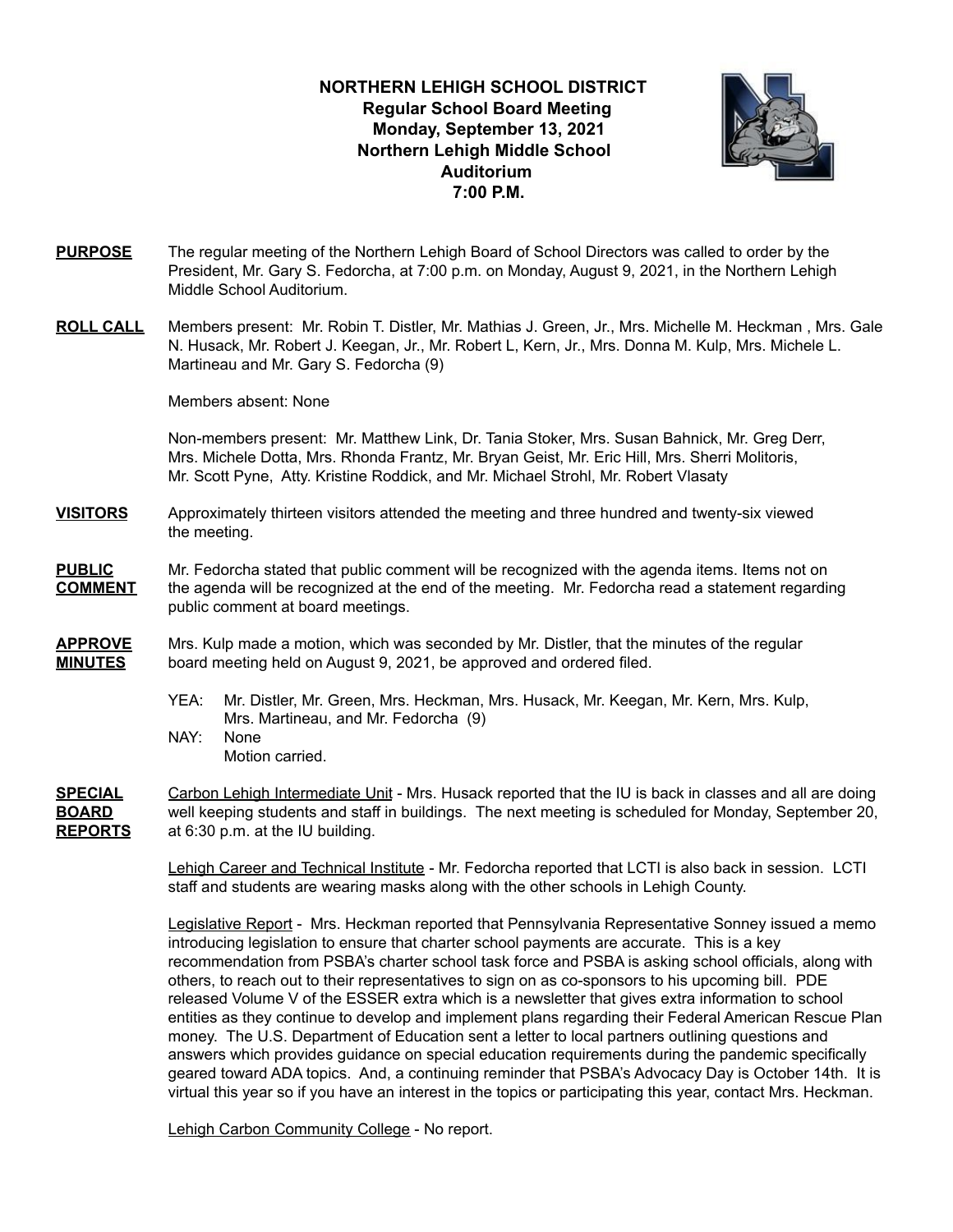## **SPECIAL BOARD** (**cont.**)

#### **REPORTS** Committee Reports and/or Meetings

- ➢ Minutes of the Education/Policy Committee Meeting held on September 7, 2021, were distributed.
- $\triangleright$  Minutes of the Community Relations Committee Meeting held on September 7, 2021, were distributed.
- ➢ Minutes of the Technology/Buildings and Grounds Committee Meeting held on September 8, 2021, were distributed.
- $\triangleright$  Minutes of the Finance Committee Meeting held on September 8, 2021, were distributed.

Student Representatives to the Board Report - Ms Paige Craddock reported that they had their class assemblies and the awards for everyone who had perfect attendance. Open House was held on September 8th. Daycare was provided for the kids thanks to Mrs. Tiedeman, which was very generous. Right before open house, they had student council induction. It was a great experience having it in-person.

Ms. Danielle Doughtery introduced herself as the new junior representative to the board. Ms. Doughtery reported that the upperclassman officers, which are the seniors and juniors, have been helping the underclassmen class officers and advisors because they haven't had any money raised. Thanks to Dr. Gonzalez and Mr. McCarty, they volunteered to be the freshman advisors and Mrs. Dunham and Ms. Wilder are going to be the sophomore class advisors. They are going to help them to raise money. This past week, they got the applications out to the underclassmen. Picture day was today. Financial Aid Night is on Thursday, September 16, at 6:30 p.m. On September 27, there is a meeting with seniors and sophomores for caps and gowns and then a class ring meeting with Jostens for the sophomores. For student council, they are working on Homecoming events such as the parade, the homecoming dance, spirit week and the homecoming court. For the athletic report, boys' soccer in their league are 0-1 and overall 0-4. Boys' cross country in their league are 0-5. Girls' cross country in their league is 3-2. Girls' soccer in their league is 2-0, Danielle and Paige are part of the team, and overall their record is 3-1. Field hockey in league they are 2-0 and are overall 2-1 and football is 1-1.

Attorney Roddick gave the Oath of Office to the Senior Board Representative, Paige Craddock, and the Junior Board Representative, Danielle Dougherty. Board members and the audience applauded Ms. Craddock and Ms. Dougherty.

Assistant Superintendent Report - Dr. Tania Stoker reported that the board members received a summary of the ESSER I, II, and II grants through August 31, 2021. As reported previously, our allocation for ESSER I was \$324,575, and has been fully expended. Northern Lehigh School District's allocation for ESSER II was \$1,463,022. To date, \$246,765 has been spent, \$362,324 encumbered and have \$844,264 on the proposed spending list, which leaves \$9,649 undetermined or left to be spent. Some of the items on the proposed spending list include upgrades to the middle school kitchen, hiring a social worker, software platforms and various computer equipment replacement parts, if needed. ESSER II needs to be expended by September 30, 2023. Northern Lehigh School District's allocation for ESSER III is \$2,948,680 of which 20% or \$589,736 must be spent to address learning loss caused by the pandemic. To date, the district has spent \$349,385, have \$87,845 encumbered, and have \$2,038,224 on the proposed spending list, which leaves \$473,226 undetermined or left to be spent. Staff salaries and additional summer learning opportunities for the next three summers are items that are on the proposed spending list. ESSER III needs to be expended by September 30, 2024. Recently the district was notified about the release of a second allocation to the ESSER III grant. The total allocation expected is \$229,342. This grant is much more prescriptive in what we can spend the money on. There is a 5% set aside, or \$163,816, for learning loss which is broken down further. Thirty percent of those monies, or \$49,145, must be spent on social, emotional, and mental health support for students. Ten percent of those monies, or \$16,382, must be spent on social, emotional, and mental health support for staff and 8% of those monies, or \$13,105, must be spent on reading support and improvement. Additionally, there is a 1% set aside of the total allocation, or \$32,763, for afterschool programs and a 1% set aside of the total allocation, or \$32,763, for summer enrichment. These grants must be submitted by the end of November in order for the district to receive the monies associated with them.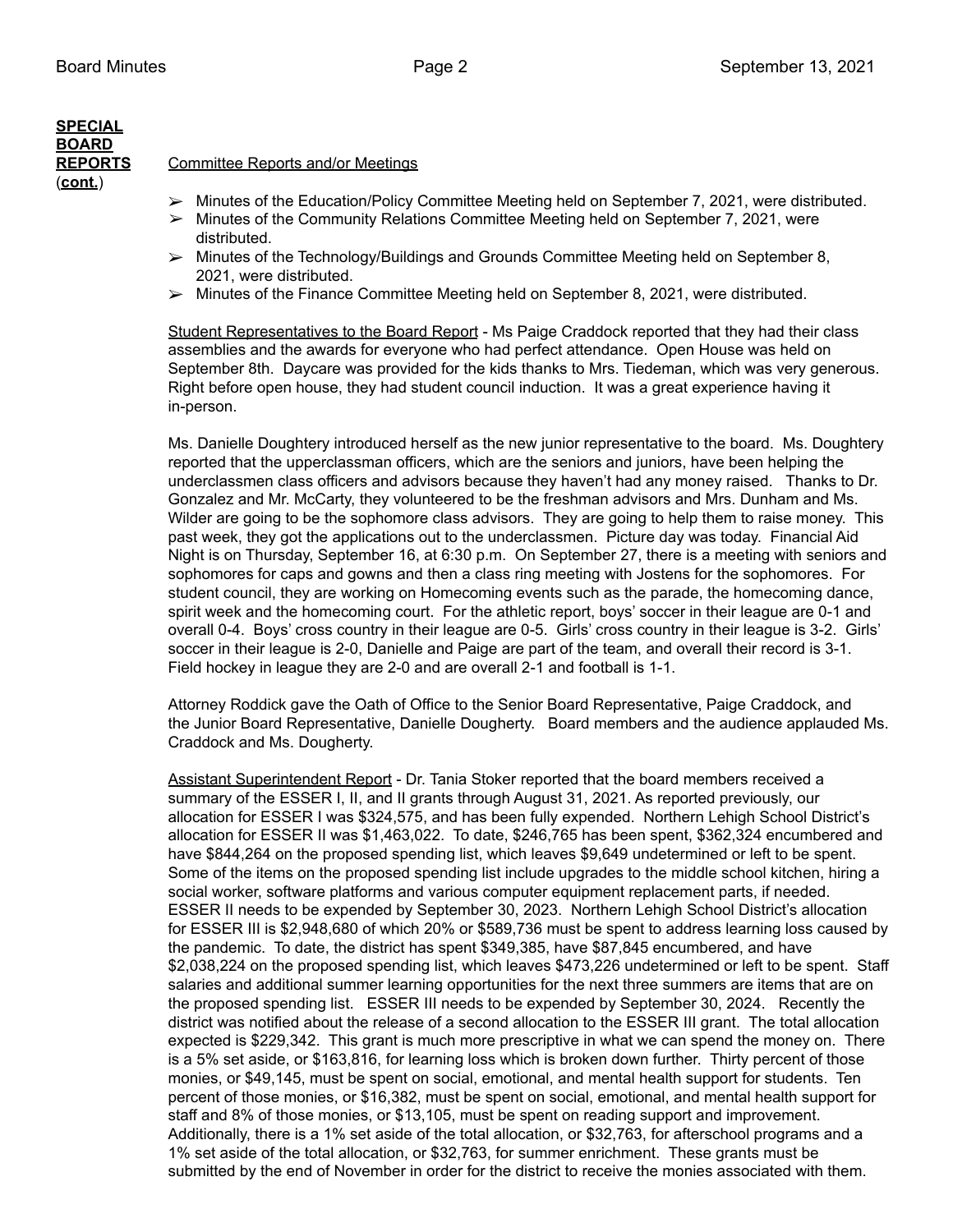**SPECIAL** We will continue to review and release information as we receive it. Lastly, she would like to remind all **BOARD** the stakeholders in the Northern Lehigh School District community that their input regarding our ESSER **REPORTS** grants is welcomed and that there are a variety of ways they can participate in the decision making (**cont.**) process for these grants. If you have any recommendations, you can contact her directly or share your ideas at one of the committee meetings of the board.

> Superintendent's Report - Mr. Link congratulated Danielle and welcomed her to the board as a junior representative and commented that she is in good hands under Paige's mentorship.

Mr. Link reported about the opening of schools. Today is the first day of the first full week of school, the past two weeks being 4-day weeks because of the Labor Day holiday. Mr. Link thanked everyone for their cooperation leading up to the start of the school year and through the first two shortened weeks. He also thanked all involved in the planning for a successful opening of the school year and shared that since the start of fall sports we have seen COVID cases in the district. Since the start of fall sports the district has had 30 students, K-12, test positive which comes out to a percentage of 1.97% of the student enrollment. As for employees for the same time frame, the district has had four employees test positive, which is 1.55% of the total district employee membership. At the end of each day, under District Announcements, on the district website there is a COVID tracker and that's updated at the end of each day. You can continue to track any trends by visiting the website.

Mr. Link reviewed the Third Day Enrollment numbers. Each school year, district's have to report their third day enrollment with the understanding by usually the third day of school the enrollments and withdrawals have kind of settled down. This year is a little bit of an anomaly because we've had so many people enrolling their children right up to the end of last week. This week it's starting to slow down on the number of enrollments. As of the third day, September 1, Peters Elementary had 321 children, Slatington Elementary had 489 students, Northern Lehigh Middle School had 244 students, and Northern Lehigh High School had 465 students. This is inclusive of the various grade levels and Bulldog Academy. In total, it is 1,519 students. That is up 10 from the third day of school last school year.

Mr. Link recognized a teacher and administrator. Ms. Jennifer Butz, Elementary Physical Education Teacher, has been selected as the SHAPE PA 2021 Professional Honor Award winner. SHAPE PA is the state organization for Health and Physical Education teachers. She has been a member and a leader in the organization. The award is given to a member who has demonstrated distinguished service and scholarship in all the allied fields. Ms. Butz will be honored on Thursday, November 11, 2021, at the SHAPE PA annual conference located at Seven Springs Mountain Resort in Champion, PA. Congratulations to Ms. Butz on receiving this award. Next, Mr. Link recognized the new Slatington Elementary School Principal, Mr. Todd Breiner, for his induction this evening into the Tamaqua School District Athletics Hall of Fame. Mr. Breiner is a three-sport inductee playing football, basketball, and track and field as a student athlete. Congratulations to Mr. Breiner on his induction this evening.

Business Manager's Report - Mrs. Sherri Molitoris reported that the district has it's local auditors coming in next Monday, Tuesday and Wednesday to audit the end of the year, June 30, 2021. There will be follow up with the board once the full audit is conducted.

Executive An executive session was held at 6:00 p.m. at the Middle School Library for the purpose of Session personnel items. There was also a special executive session meeting at 6:00 p.m. on August 26, 2021, for personnel items.

**PERSONNEL** Mrs. Martineau made a motion, which was seconded by Mrs. Heckman, that the Board of Education approves the following personnel items:

- Resignation/ With regret, accept the retirement resignation of Robyn Pristash from her position as Peters Retirement Elementary Office Paraprofessional, effective immediately.
- R. Pristash
- S. Bahnick With regret, accept the retirement resignation of Susan Bahnick from her position as Food Services Director, effective December 31, 2021.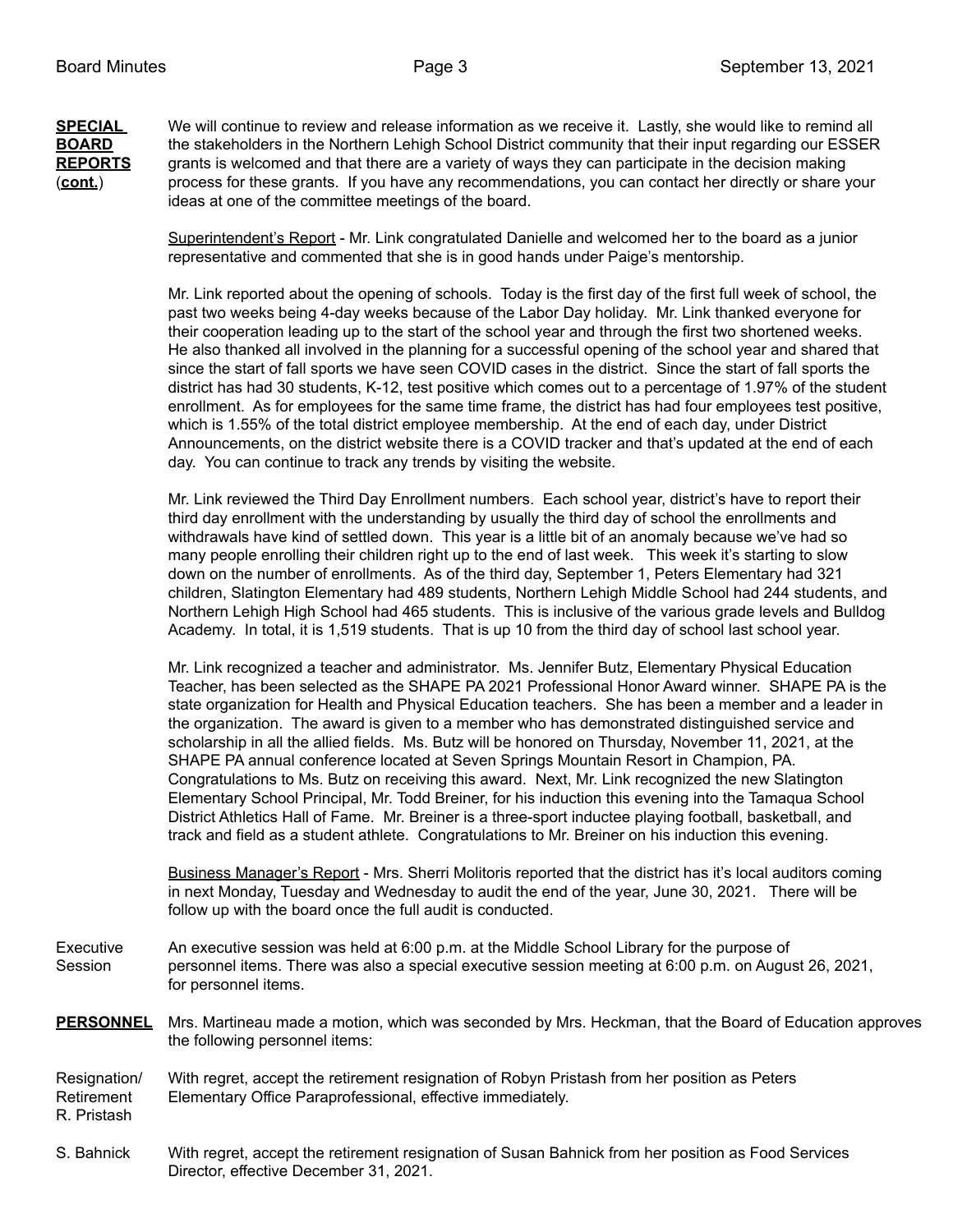### **PERSONNEL**

# (**cont.**)

| D. Minnich                                                  | Accept the resignation of Denise Minnich from her position as Slatington Elementary<br>Cafeteria/Hall Monitor, effective immediately.                |                                                                                                                                                        |  |
|-------------------------------------------------------------|------------------------------------------------------------------------------------------------------------------------------------------------------|--------------------------------------------------------------------------------------------------------------------------------------------------------|--|
| T. Weaver                                                   | Accept the resignation of Timothy Weaber from his position as Slatington Elementary Yearbook<br>Advisor, effective immediately.                      |                                                                                                                                                        |  |
| S. Kunkel                                                   | Accept the resignation of Sarah Kunkel from her position as Spanish Club Advisor at the high school,<br>effective immediately.                       |                                                                                                                                                        |  |
| K. Seiler                                                   | Accept the resignation of Kimberly Seiler from her position as Head Field Hockey Coach, effective<br>immediately.                                    |                                                                                                                                                        |  |
| J.<br>Bittenbender                                          | Accept the resignation of Jennifer Bittenbender from her position as Slatington Elementary<br>Instructional Paraprofessional, effective immediately. |                                                                                                                                                        |  |
| D. Pristash                                                 | Accept the resignation of David Pristash from his position as a Game Worker, effective immediately.                                                  |                                                                                                                                                        |  |
| Administrative<br><b>Transfers</b><br>Non-<br>Instructional | Dawn Nagy<br>From:<br>To:<br>Salary:<br>Effective:                                                                                                   | Cook's Helper - Peters Elementary<br>Cook's Helper - Slatington Elementary<br>No change in salary<br>August 24, 2021                                   |  |
|                                                             | Sheila White<br>From:<br>To:<br>Salary:<br>Effective:                                                                                                | Instructional Paraprofessional - Slatington Elementary<br>Instructional Paraprofessional - Peters Elementary<br>No change in salary<br>August 24, 2021 |  |
|                                                             | <b>Kimberly Deprill</b><br>From:<br>To:<br>Salary:<br>Effective:                                                                                     | Instructional Paraprofessional - Peters Elementary<br>Instructional Paraprofessional - Slatington Elementary<br>No change in salary<br>August 24, 2021 |  |
|                                                             | Jody Remaley<br>From:<br>To:<br>Salary:<br>Effective:                                                                                                | Instructional Paraprofessional - Peters Elementary<br>Instructional Paraprofessional - Slatington Elementary<br>No change in salary<br>August 24, 2021 |  |
| Appointment<br>Non-<br>Instructional                        | Melissa Armbruster*<br>Assignment:<br>Salary:<br>Effective:                                                                                          | Slatington Elementary Office Paraprofessional<br>\$13.87/hour<br>August 23, 2021<br>*60 Working Day Probationary Period                                |  |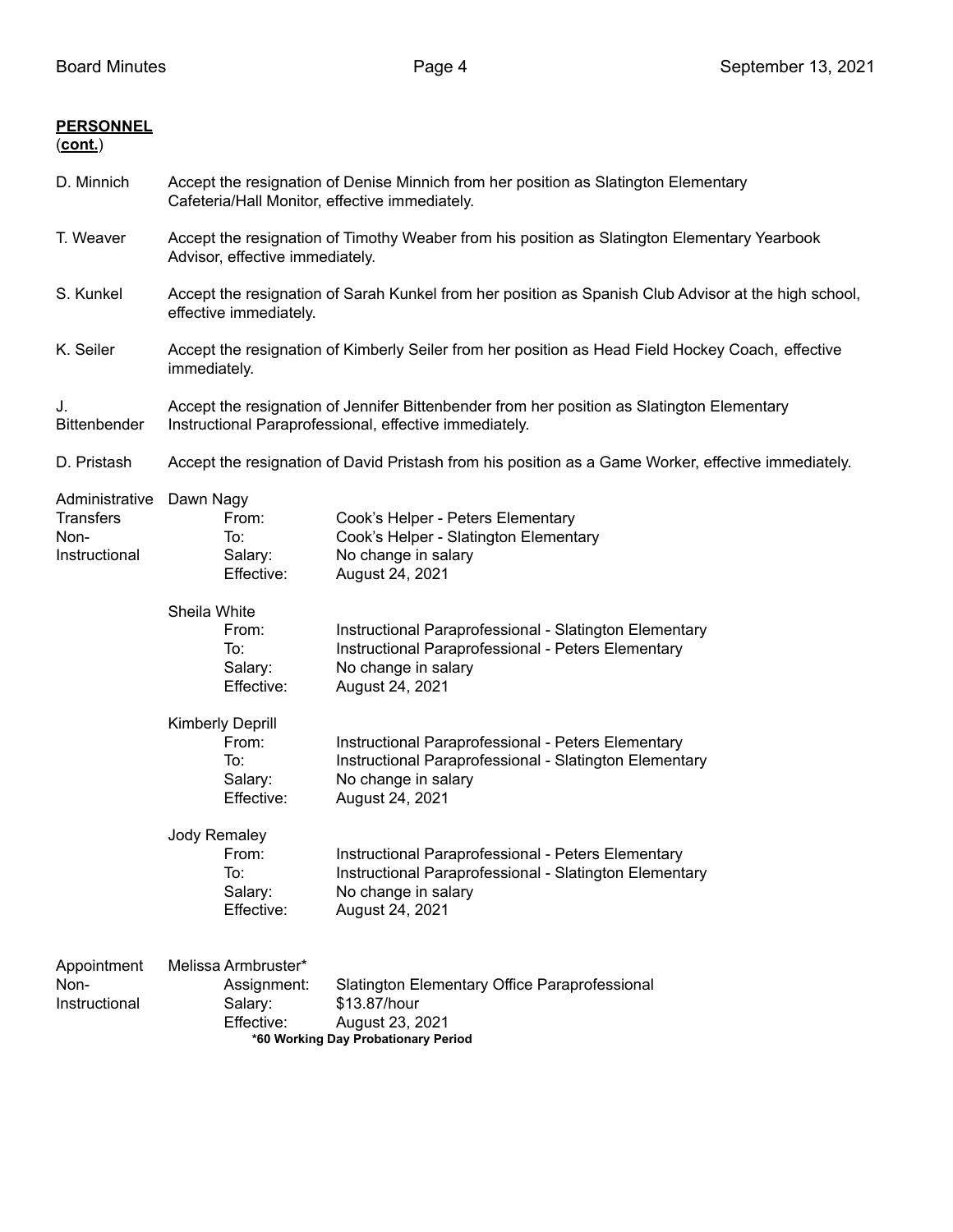| <u>(cont.)</u>                                 | <b>PERSONNEL</b> Jessica Eckroth*<br>Cook's Helper - Middle School<br>Assignment:<br>Salary:<br>\$13.50/hour<br>Effective:<br>September 20, 2021<br>*60 Working Day Probationary Period<br>*Pending Verification of Missing Personnel File Items |                                                                                                                                                                                                                                                           |                                                                             |  |  |
|------------------------------------------------|--------------------------------------------------------------------------------------------------------------------------------------------------------------------------------------------------------------------------------------------------|-----------------------------------------------------------------------------------------------------------------------------------------------------------------------------------------------------------------------------------------------------------|-----------------------------------------------------------------------------|--|--|
|                                                | Julia Gittins*<br>Assignment:<br>Salary:<br>Effective:                                                                                                                                                                                           | Cook's Helper - Peters Elementary<br>\$13.50/hour<br>August 30, 2021                                                                                                                                                                                      |                                                                             |  |  |
|                                                |                                                                                                                                                                                                                                                  | *60 Working Day Probationary Period<br>*Pending Verification of Missing Personnel File Items                                                                                                                                                              |                                                                             |  |  |
|                                                | Patricia Guedes*<br>Assignment:<br>Salary:<br>Effective:                                                                                                                                                                                         | <b>Building Monitor - High School</b><br>\$13.87/hour<br>August 24, 2021<br>*60 Working Day Probationary Period                                                                                                                                           |                                                                             |  |  |
|                                                | Janna Seip*<br>Assignment:<br>Salary:<br>Effective:                                                                                                                                                                                              | Peters Elementary Office Paraprofessional<br>\$13.87/hour<br>August 24, 2021<br>*60 Working Day Probationary Period<br>*Pending Verification of Missing Personnel File Items                                                                              |                                                                             |  |  |
|                                                | Tara Trainer*<br>Assignment:<br>Salary:<br>Effective:                                                                                                                                                                                            | Accounts Receivable Bookkeeper<br>\$31,518 (prorated)<br>September 13, 2021<br>*60 Working Day Probationary Period<br>*Pending Verification of Missing Personnel File Items                                                                               |                                                                             |  |  |
|                                                | Kimberly Suskevich*<br>Assignment:<br>Salary:<br>Effective:                                                                                                                                                                                      | Cafeteria/Hall Monitor - Slatington Elementary<br>\$13.87/hour<br>On or about September 13, 2021<br>*60 Working Day Probationary Period<br>*Pending Verification of Missing Personnel File Items                                                          |                                                                             |  |  |
| Co-<br>Curricular<br>Appointments<br>2021-2022 | <b>Manuel Gonzalez</b><br><b>Manuel Gonzalez</b><br><b>Christopher McCarty</b><br><b>Blasia Dunham</b><br>Gabryella Wilder<br>Megan Leadbetter<br>Dakota Schweitzer<br>Kassandra Beller                                                          | Spanish Club - HS<br>Freshman Class Advisor<br>Freshman Class Advisor<br>Sophomore Class Advisor<br>Sophomore Class Advisor<br><b>Head Field Hockey Coach</b><br>Assistant Field Hockey Coach (1/2 Stipend)<br>Assistant Field Hockey Coach (1/2 Stipend) | \$612<br>\$720<br>\$720<br>\$726<br>\$726<br>\$5712<br>\$819.69<br>\$819.69 |  |  |
| Co-<br>Curricular<br>Renewals                  | school year.                                                                                                                                                                                                                                     | Motion to renew the appointment of the following Co-Curricular position for the 2021-2022                                                                                                                                                                 |                                                                             |  |  |
| 2021-2022                                      | Nicole Nightlinger                                                                                                                                                                                                                               | Aevidum Club - HS                                                                                                                                                                                                                                         | \$204                                                                       |  |  |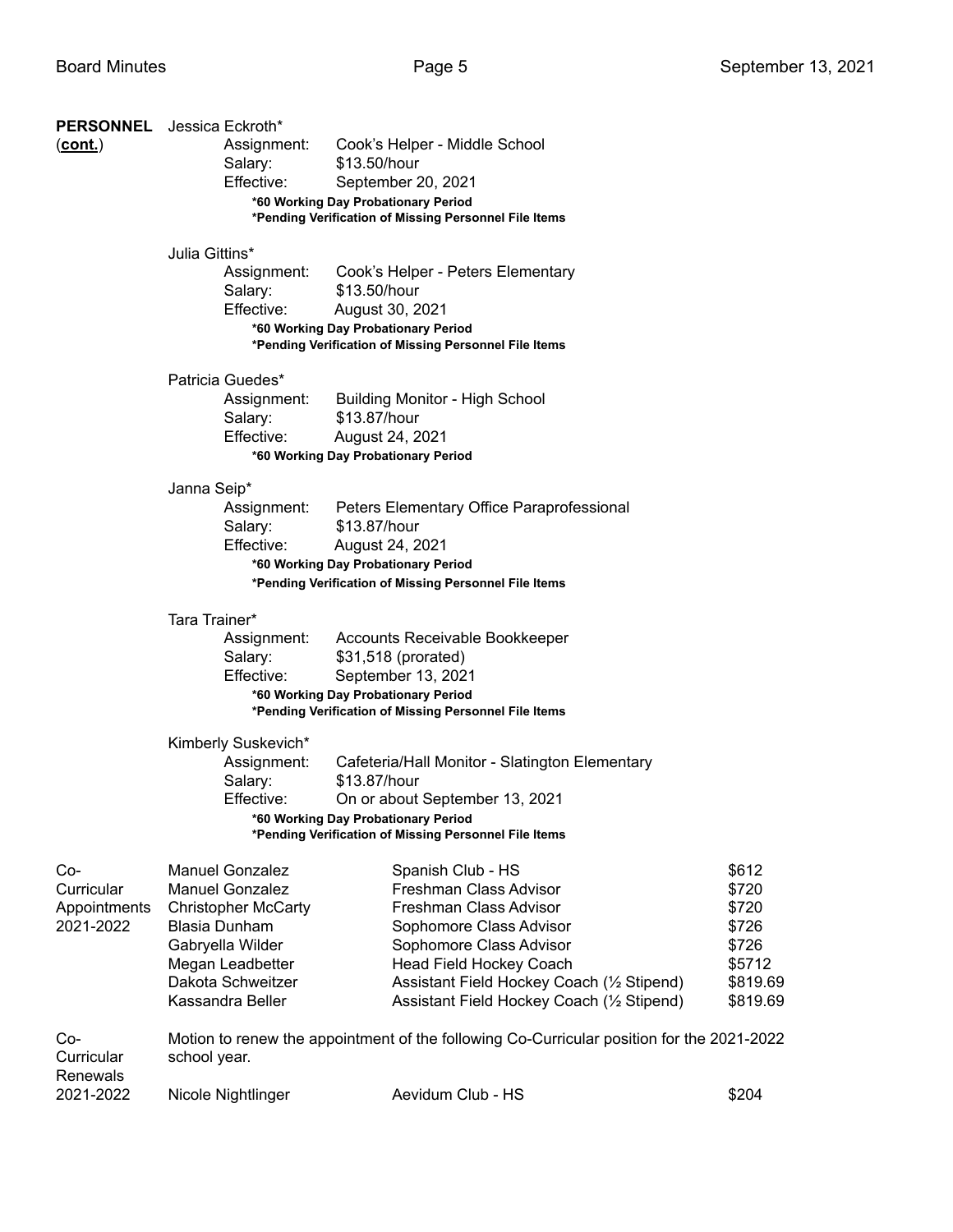#### **PERSONNEL** (**cont.**)

Webpage Approve a stipend in the amount of \$500.00 for Mr. Andrew Kern for High School website Maintenance maintenance and working with students during the 2021-2022 school year.

> Mr. Kern has constant contact with teachers, secretaries, and administrators in an effort to update the website on a daily basis with the latest information, handouts, and scheduled events. Stipend to be funded by the General Fund High School Student Activities Fund.

Approve a stipend in the amount of \$1,000.00 for Mr. Andrew Kern for maintenance and updates of the district website during the 2021-2022 school year. Stipend to be funded by the superintendent's budget.

Approve a stipend in the amount of \$500.00 for Mr. Andrew Kern for Middle School website maintenance and working with students during the 2021-2022 school year. Mr. Kern has constant contact with teachers, secretaries, and administrators in an effort to update the website on a daily basis with the latest information, handouts, and scheduled events. Stipend to be funded by the General Fund Middle School Student Activities Fund.

Approve a stipend in the amount of \$500.00 for Ms. Janet Bashore for maintenance and updates of the Peters Elementary website during the 2021-2022 school year. Stipend to be funded by Peters Elementary principal's discretionary account.

Approve a stipend in the amount of \$500.00 for Ms. Kori Dibilio for maintenance and updates of the Slatington Elementary website during the 2021-2022 school year. Stipend to be funded by Slatington Elementary principal's discretionary account.

Game Motion to appoint the following list of people as Game Workers for the 2021-2022 school year. Game Workers workers consist of ticket sellers and takers, game announcers, scoreboard operators, timers, field 2021-2022 judges, scorekeepers. Rate of pay is consistent with the rates approved on the 2021-2022 Supplemental Personnel Salary Schedule:

> Shawn Wanamaker James Yadush Amy Zeiser

Sandra Larrison - Aide

Brandywine Motion to approve the following bus drivers/aides from Brandywine Transportation to Transportation transport Northern Lehigh School District students for the 2021-2022 school year: Bus Drivers/ Aides **Courtney Crowley - Driver** Rafael Cruel - Driver

Substitutes - Motion to renew the appointment of the following substitute teachers for the 2021-2022 school year at Instructional the 2021-2022 substitute teacher rates as approved on the Supplemental Personnel Salary Schedule:

> Kathrine Barhight Herzog - CLIU Guest Teacher Thomas Battista Ricky Guth Dawn Kemery Patricia Passick Candace Steffie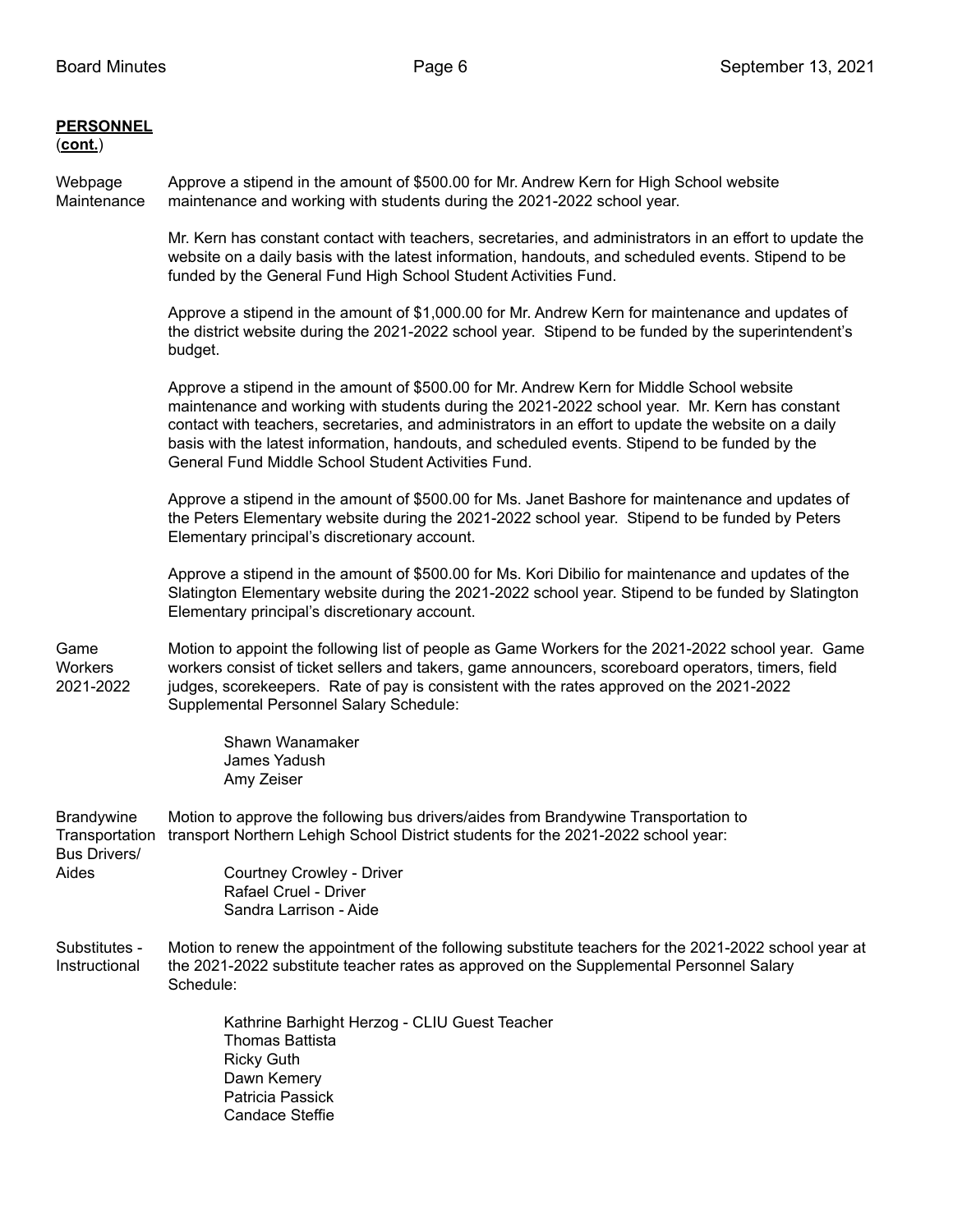# **PERSONNEL**

(**cont.**)

Substitutes - Motion to renew the appointment of the following individuals as substitute secretary for the 2021-2022 Non- school year at the 2021-2022 substitute rate as approved on the Supplemental Personnel Salary Instructional Schedule:

> Kristin Garrison Shelly Pender Dawn Tulio

Motion to renew the appointment of the following individuals as substitute paraprofessional for the 2021-2022 school year at the 2021-2022 substitute rate as approved on the Supplemental Personnel Salary Schedule:

Kristin Garrison Brenda Hahn

Motion to renew the appointment of the following individual as substitute cafeteria worker for the 2021-2022 school year at the 2021-2022 substitute rate as approved on the Supplemental Personnel Salary Schedule:

#### Wendy Brown

Permanent Approve the following individuals as District Wide permanent substitute teacher for the 2021-2022 Substitute school year. They will be paid a daily per diem rate of \$150.00 and will receive district health benefits Teachers according to the Affordable Care Act regulations with co-payment amounts equivalent to that of district personnel.

> Stephanie Gursky Karie Miller Mallory Michael Smith

Clerical/ Approve the following unpaid volunteer aides in the Northern Lehigh School District for the 2021-2022 Classroom school year.

**Volunteers** 

Margaret Blose Deborah Geiger Sharon Karpiszin Nancy Wagner

| Co-        | Kim Corle           | <b>Band Advisor</b>                |
|------------|---------------------|------------------------------------|
| Curricular | Steven Jonkman      | <b>Band Advisor</b>                |
| Volunteers | Michele Richards    | Middle School Cheerleading Advisor |
| 2021-2022  | Jason Steigerwalt   | <b>Band Advisor</b>                |
|            | Rebecca Steigerwalt | <b>Band Advisor</b>                |

Salary **Acknowledge the following teacher who has completed the requirements per the Collective** Adjustment Bargaining Agreement that would entitle them to a salary increase for the 2021-2022 school year:

> Shelby Bailey From: Step 6B To: Step 6B+24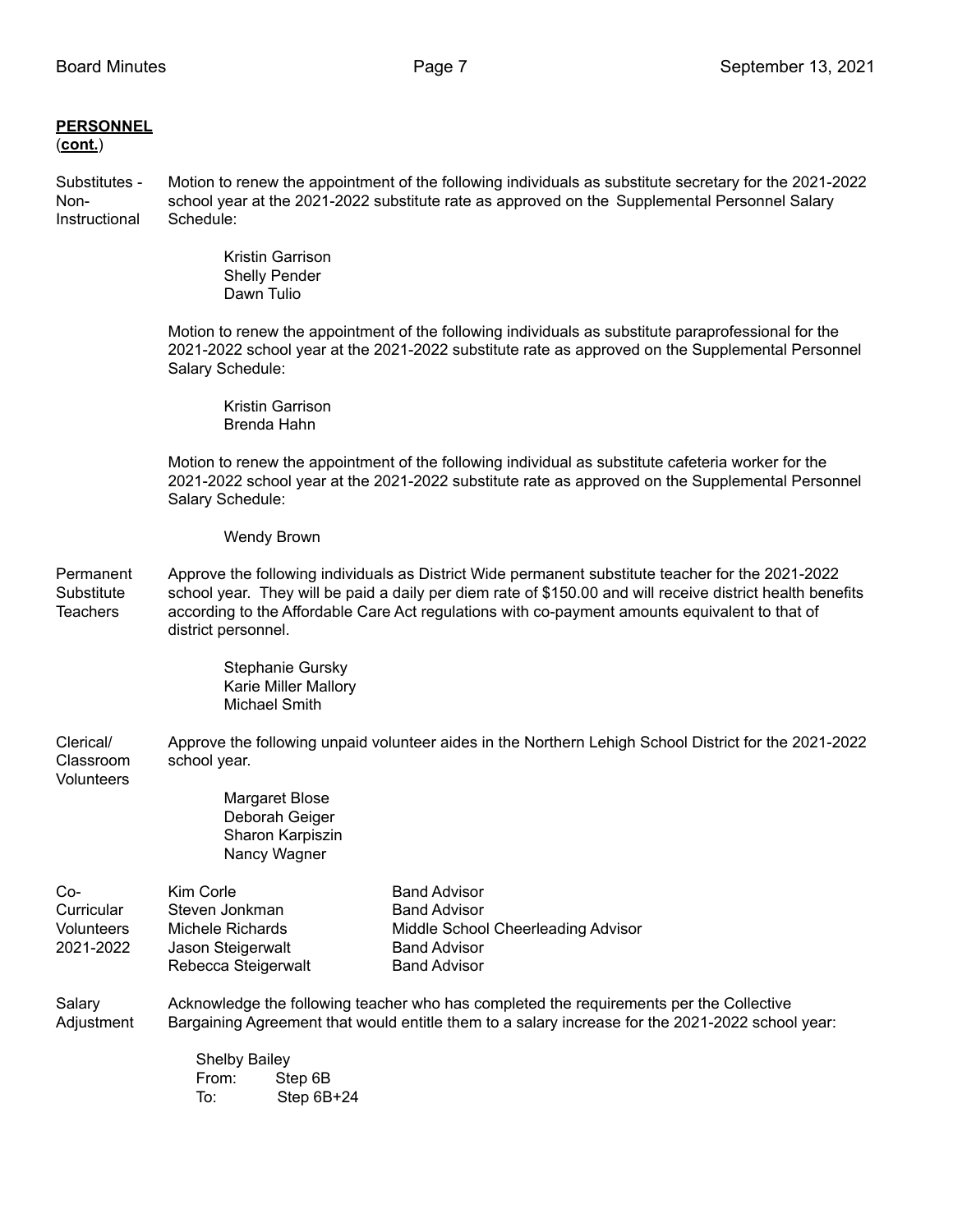| <b>PERSONNEL</b><br>(cont.)                 |                                                                                                                                                                                                                                                                                                                                                        |                                                                                                                                                                                  |  |  |
|---------------------------------------------|--------------------------------------------------------------------------------------------------------------------------------------------------------------------------------------------------------------------------------------------------------------------------------------------------------------------------------------------------------|----------------------------------------------------------------------------------------------------------------------------------------------------------------------------------|--|--|
| Detention<br>Supervisor                     | Approve to appoint the following person as Secondary Detention Monitor for the Senior High School for<br>the 2021-2021 school year. Work will be on an as needed basis and compensation will be at a salary of<br>\$20.00 per hour worked:                                                                                                             |                                                                                                                                                                                  |  |  |
|                                             |                                                                                                                                                                                                                                                                                                                                                        | <b>Julie Everett</b>                                                                                                                                                             |  |  |
| Salary<br>Increase                          | Per the Northern Lehigh Educational Support Personnel Collective Bargaining Agreement, approve<br>Crystal Buck to receive the rate of pay of \$21.96 per hour, for performing Head Cook duties effective<br>on August 30, 2021, and terminating on or about September 19, 2021, or upon return of employee on<br>an approved medical leave of absence. |                                                                                                                                                                                  |  |  |
|                                             | YEA:<br>NAY:                                                                                                                                                                                                                                                                                                                                           | Mr. Distler, Mr. Green, Mrs. Heckman, Mrs. Husack, Mr. Keegan, Mr. Kern, Mrs. Kulp,<br>Mrs. Martineau, and Mr. Fedorcha (9)<br>None<br>Motion carried.                           |  |  |
|                                             |                                                                                                                                                                                                                                                                                                                                                        | Mr. Fedorcha abstained from voting on Personnel, Webpage Maintenance.<br>Mr. Distler abstained from voting on Personnel, Co-Curricular Appointments 2021-2022.                   |  |  |
| <b>POLICY</b>                               | Mrs. Kulp made a motion, which was seconded by Mr. Kern, that the Board of Education approves<br>the following policy items:                                                                                                                                                                                                                           |                                                                                                                                                                                  |  |  |
| <b>Board Policy</b><br><b>First Reading</b> | Approve school board policy #006 - Meetings - Local Board Procedures, as presented after first<br>reading.                                                                                                                                                                                                                                             |                                                                                                                                                                                  |  |  |
|                                             |                                                                                                                                                                                                                                                                                                                                                        | Approve school board policy #006.1 - Attendance Via Electronic Communication (Previously Use of<br>Teleconferencing) - Local Board Procedures, as presented after first reading. |  |  |
| <b>Board Policy</b><br>Second               | Approve school board policy #615 - Finances - Payroll Deductions, as presented after second<br>reading.                                                                                                                                                                                                                                                |                                                                                                                                                                                  |  |  |
| Reading                                     | YEA:<br>NAY:                                                                                                                                                                                                                                                                                                                                           | Mr. Distler, Mr. Green, Mrs. Heckman, Mrs. Husack, Mr. Keegan, Mr. Kern, Mrs. Kulp,<br>Mrs. Martineau, and Mr. Fedorcha (9)<br>None<br>Motion carried.                           |  |  |
| <u>CONFER-</u><br><b>ENCES</b>              | Mr. Distler made a motion, which was seconded by Mrs. Martineau, that the Board of Education<br>approves the following conference items:                                                                                                                                                                                                               |                                                                                                                                                                                  |  |  |
| R. Frantz<br>A/CAPA                         | Rhonda Frantz - A/CAPA Annual Conference - October 27-29, 2021 - The Hotel Hershey -<br>Hershey, PA - Registration: \$335.00; Lodging: \$334.00; Travel: \$86.00 - Total Approximate Cost:<br>\$755.00 - Funding: Business Office Budget                                                                                                               |                                                                                                                                                                                  |  |  |
| M. Wagner<br>A/CAPA                         | Melissa Wagner - A/CAPA Annual Conference - October 27-29, 2021 - The Hotel Hershey -<br>Hershey, PA - Registration: \$335.00; Lodging: \$334.00; - Total Approximate Cost: \$669.00 -<br>Funding: Business Office Budget                                                                                                                              |                                                                                                                                                                                  |  |  |
| M. Link<br><b>SAC</b>                       | Matthew Link - Superintendent's Advisory Council (SAC) Conference - November 3-5, 2021<br>- The Hotel Hershey - Hershey, PA - No Cost to the District                                                                                                                                                                                                  |                                                                                                                                                                                  |  |  |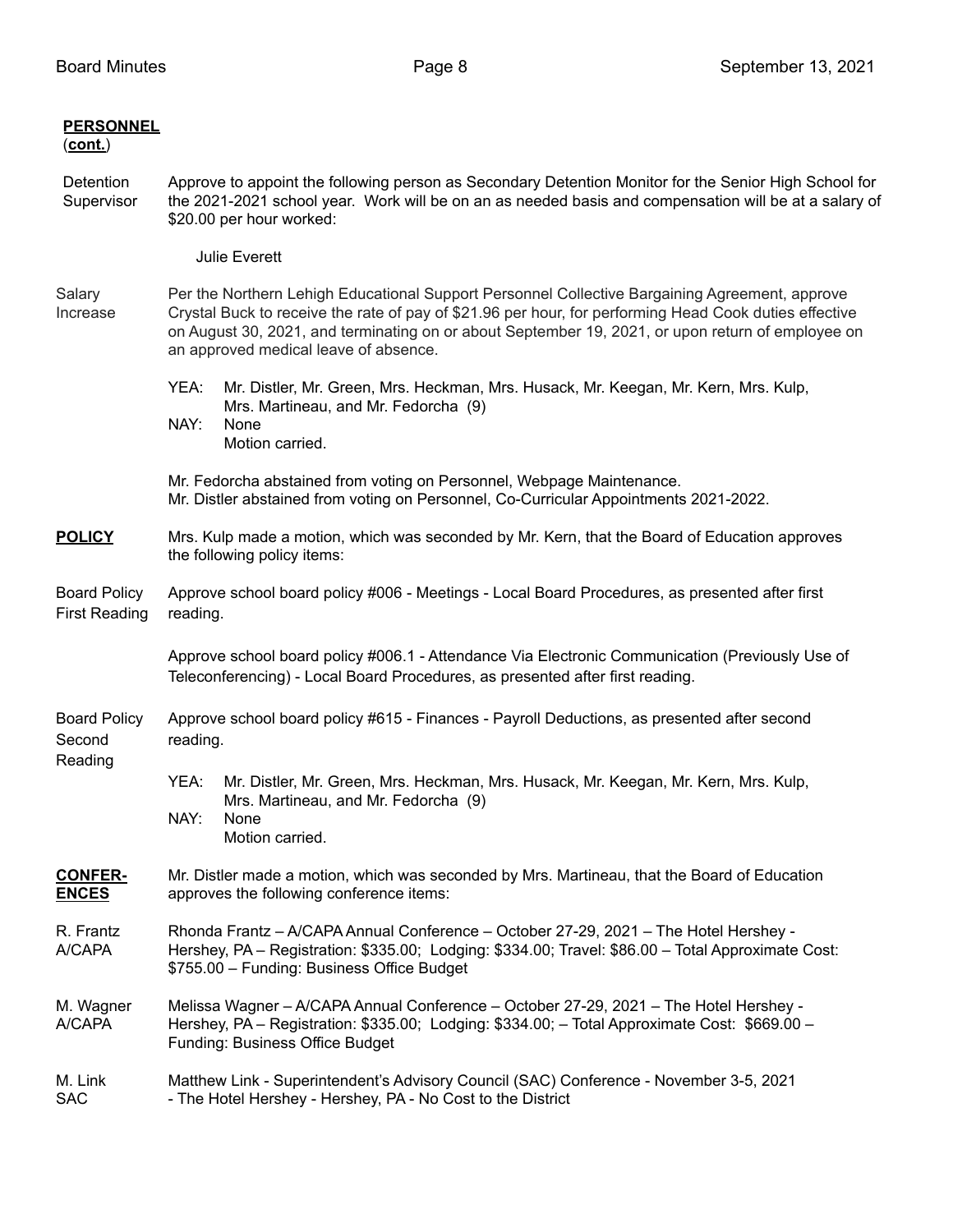| <b>CONFERENCES</b><br>$(cont.)$                                        |                                                                                                                                                                                                                                                                  |                                                                                                                                                                                                                                                                                                                                                                |  |
|------------------------------------------------------------------------|------------------------------------------------------------------------------------------------------------------------------------------------------------------------------------------------------------------------------------------------------------------|----------------------------------------------------------------------------------------------------------------------------------------------------------------------------------------------------------------------------------------------------------------------------------------------------------------------------------------------------------------|--|
| D. Hauser<br>R. Vlasaty<br><b>CFES</b>                                 | David Hauser, Robert Vlasaty - CFES Global Conference - October 25-26, 2021 - The Sagamore<br>Resort - Bolton Landing, NY - Travel: \$331.20 - Total Approximate Cost: \$331.20 - Funding: Middle<br>School & High School Budget                                 |                                                                                                                                                                                                                                                                                                                                                                |  |
|                                                                        | YEA:<br>NAY:<br>None                                                                                                                                                                                                                                             | Mr. Distler, Mr. Green, Mrs. Heckman, Mrs. Husack, Mr. Keegan, Mr. Kern, Mrs. Kulp,<br>Mrs. Martineau, and Mr. Fedorcha (9)<br>Motion carried.                                                                                                                                                                                                                 |  |
| <b>CURRIC-</b><br><b>ULUM AND</b><br><b>INSTRUCTION</b>                | Mrs. Martineau made a motion, which was seconded by Mrs. Husack, that the Board of Education<br>approves the following curriculum and instruction items:                                                                                                         |                                                                                                                                                                                                                                                                                                                                                                |  |
| LUSSC<br>Membership                                                    | Approve to allow administration to continue membership in the Lehigh University School Study<br>Council at a fee of \$1,250.00 for the 2021-2022 school year, to be paid from the Superintendent's<br>budget.                                                    |                                                                                                                                                                                                                                                                                                                                                                |  |
| <b>Mystery</b><br>Science<br>Renewal                                   | As per the recommendation of the Administration, approve the renewal of Mystery Science<br>Curriculum for Slatington Elementary at a cost of \$1,499.00. Funding through the 2021-2022 Title<br>IV Grant.                                                        |                                                                                                                                                                                                                                                                                                                                                                |  |
| <b>PTS</b><br>Agreement<br>Extended<br>Services                        | Authorize administration to sign an addendum to the Pediatric Therapeutic Services Agreement to<br>extend services to provide Social Work services at a rate of \$66.99/hour, effective September 1,<br>2021 through June 30, 2022. Funding through ESSER Grant. |                                                                                                                                                                                                                                                                                                                                                                |  |
|                                                                        | YEA:<br>NAY:<br>None                                                                                                                                                                                                                                             | Mr. Distler, Mr. Green, Mrs. Heckman, Mrs. Husack, Mr. Keegan, Mr. Kern, Mrs. Kulp,<br>Mrs. Martineau, and Mr. Fedorcha (9)<br>Motion carried.                                                                                                                                                                                                                 |  |
| <u>(A) NEW</u><br>the following new business items:<br><b>BUSINESS</b> |                                                                                                                                                                                                                                                                  | Mrs. Kulp made a motion, which was seconded by Mr. Kern, that the Board of Education approves                                                                                                                                                                                                                                                                  |  |
|                                                                        | Approve to designate and authorize the following to sign summary offense notices for district students<br>for the 2021-2022 school year, after consultation with the superintendent:                                                                             |                                                                                                                                                                                                                                                                                                                                                                |  |
|                                                                        |                                                                                                                                                                                                                                                                  | Mr. Frank Gnas - School Police Officer<br>Mr. David Jones - School Police Officer<br>Mr. James Schnyderite - Peters Elementary School Principal<br>Mr. Todd Breiner - Slatington Elementary School Principal<br>Mr. David Hauser - Middle School Principal<br>Mr. Robert Vlasaty - High School Principal<br>Mr. Michael Strohl - Secondary Assistant Principal |  |
|                                                                        | YEA:<br>NAY:<br>None                                                                                                                                                                                                                                             | Mr. Green, Mrs. Heckman, Mrs. Husack, Mr. Keegan, Mr. Kern, Mrs. Kulp,<br>Mrs. Martineau, and Mr. Fedorcha (8)<br><b>ABSTENTION: Mr. Distler</b><br>Motion carried.                                                                                                                                                                                            |  |

Mr. Distler abstained from voting on (A) New Business.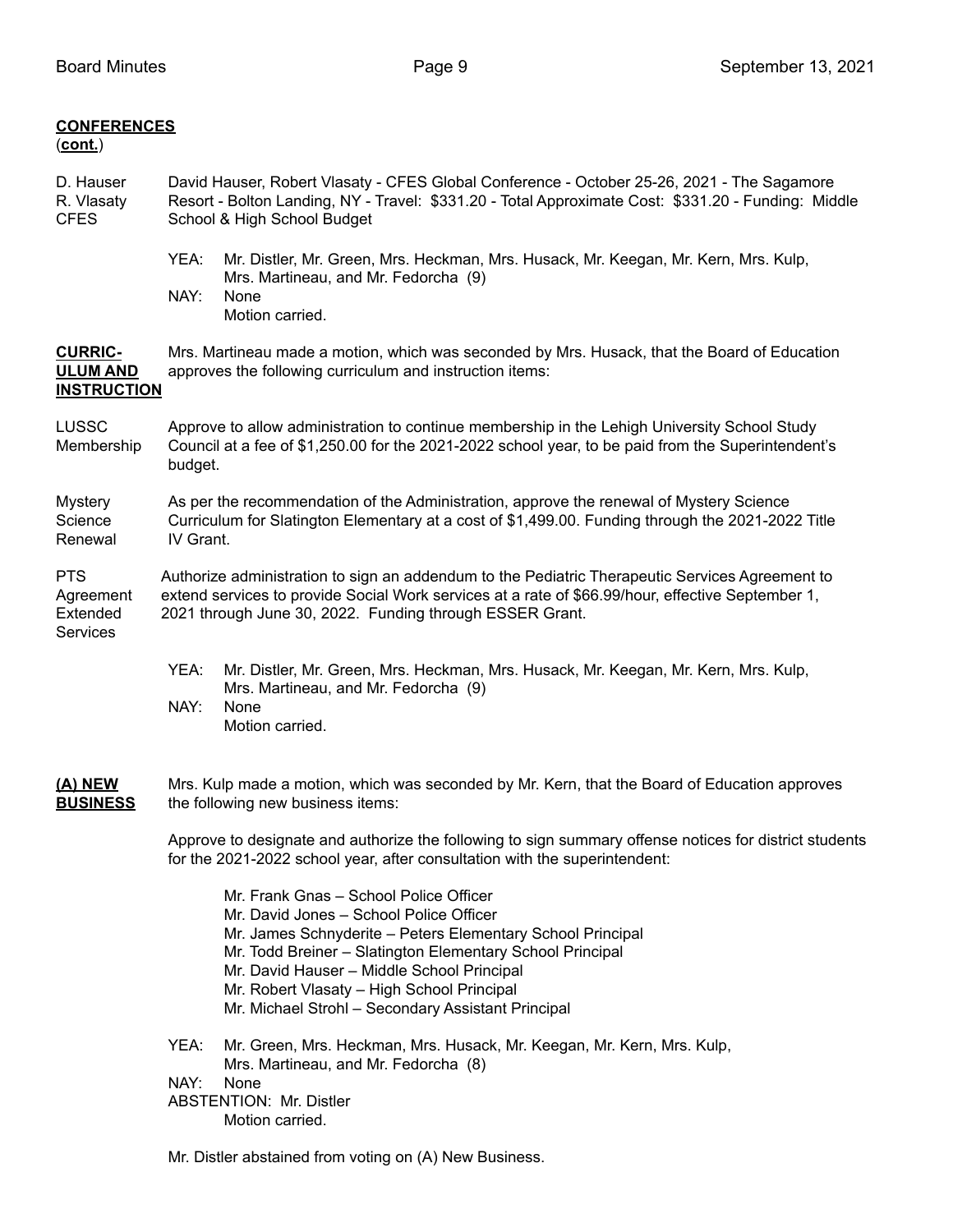### **(B) NEW BUSINESS**

#### Election of PSBA Officers

**RECOMMEND** …. That the Board of Education elects the following candidates as officers for the Pennsylvania School Boards Association, effective January 1, 2022 through December 31, 2022.

| President-elect:                                                  | Sabrina Backer<br>David Shaap |              |                                                                                |
|-------------------------------------------------------------------|-------------------------------|--------------|--------------------------------------------------------------------------------|
| Vice President:                                                   | <b>Allison Mathis</b>         |              |                                                                                |
| East Zone Representative:                                         | Edward Brown                  |              |                                                                                |
| Insurance Trust Trustee (3 year term):<br>(Vote for up to three)  |                               | Nathan Mains | Richard Frerichs, William LaCoff,                                              |
| Forum Steering Committee (2 year term):<br>(Vote for up to three) |                               |              | Jennifer Davidson, Deana Lancenese,<br>Bethanne Zeigler, Jaime Lynn Zimerofsky |

Mr. Fedorcha made a motion, which was seconded by Mr. Kulp, that the Board of Education approves David Shaap as President-elect, Allison Mathis as Vice President, Edward Brown as East Zone Representative, Richard Frerichs, William LaCoff, and Nathan Mains as Insurance Trust Trustee.

- YEA: Mr. Distler, Mr. Green, Mrs. Heckman, Mrs. Husack, Mr. Keegan, Mr. Kern, Mrs. Kulp, Mrs. Martineau, and Mr. Fedorcha (9)
- NAY: None Motion carried.

Mr. Fedorcha made a motion that the Board of Education approves Jennifer Davidson, Deana Lancenese, and Bethanne Zeigler as Forum Steering Committee.

- YEA: Mr. Distler, Mr. Green, Mrs. Heckman, Mrs. Husack, Mr. Keegan, Mr. Kern, Mrs. Kulp, Mrs. Martineau, and Mr. Fedorcha (9)
- NAY: None Motion carried.
- **FINANCIAL** Mr. Green made a motion, which was seconded by Mrs. Heckman, that the Board of Education approves the following financial items:

Financial Approve the Following Financial Reports: Reports

- 1. NLHS Scholarship Account month of July, 2021(Unaudited)
- 2. NLHS Student Activities/Clubs Account month of August, 2021 (Unaudited)
- 3. PE Student Activities/Clubs Account month of June, 2021 (Unaudited)

Payment of Approve the Following List of Bills: Bills

- 1. General Fund months of August & September, 2021
	- 2. Cafeteria Fund months of August & September, 2021

Abatement/ Approve abatement/exoneration requests of per capita taxes, for the residents that fall within the Exonerations guidelines, as presented.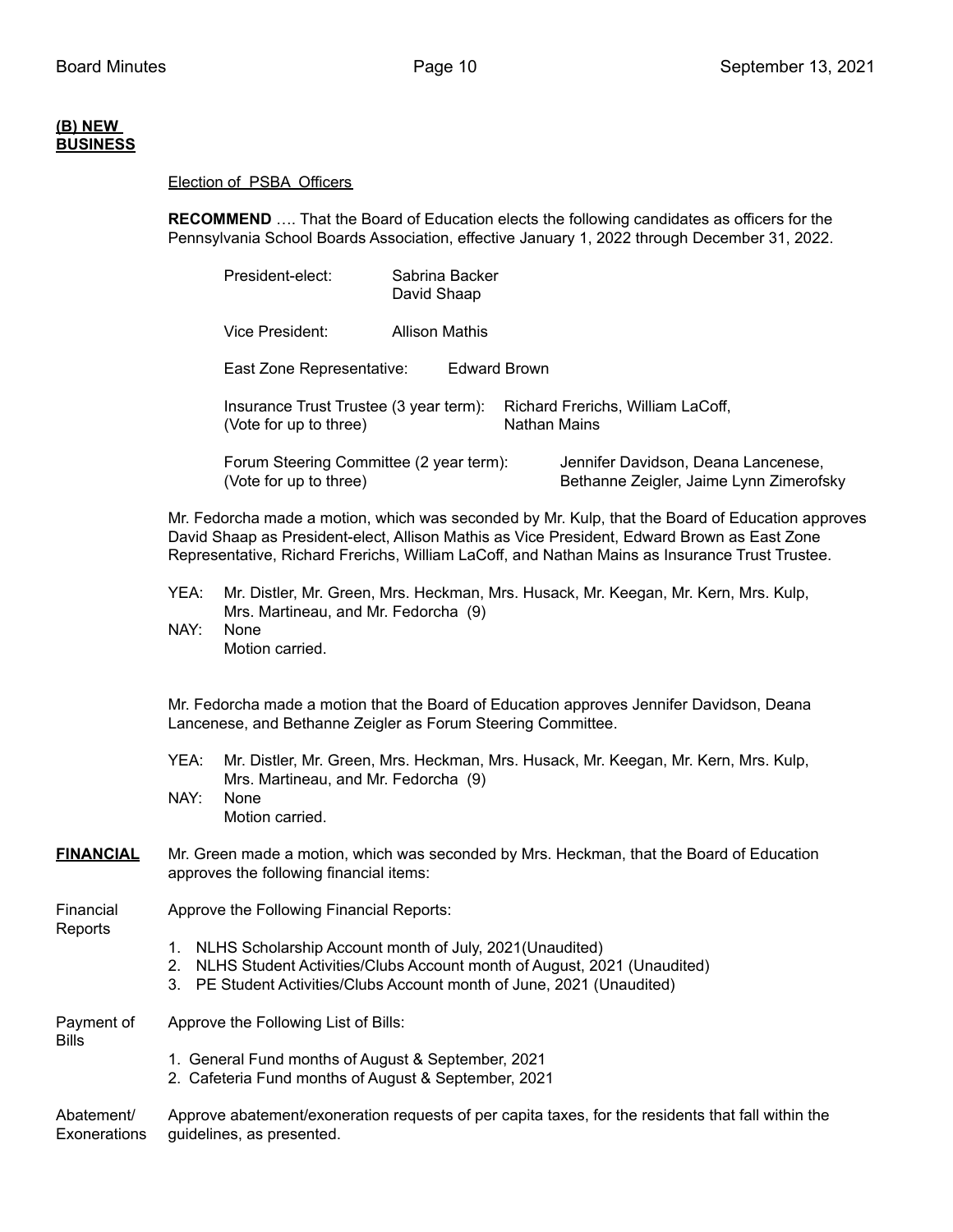| <b>FINANCIAL</b><br>$(cont.)$              |                                                                                                                                                                                                                                                                                                                                                                                                                                                                                                                                                                                                                                                                                                                                                                                                                                                                                                                                                                                                                                                                                                                                                                                                                                                                                                                                                                                                                                                                                                                                                                                                                                                                                                                                                                                                                                                                                                                                                                                                                                                                                                                                                                                                                                                                                                                                                                                                                                                                                                                                                                                                                                                                                                                                                                                                                                                                                                                                              |  |  |  |
|--------------------------------------------|----------------------------------------------------------------------------------------------------------------------------------------------------------------------------------------------------------------------------------------------------------------------------------------------------------------------------------------------------------------------------------------------------------------------------------------------------------------------------------------------------------------------------------------------------------------------------------------------------------------------------------------------------------------------------------------------------------------------------------------------------------------------------------------------------------------------------------------------------------------------------------------------------------------------------------------------------------------------------------------------------------------------------------------------------------------------------------------------------------------------------------------------------------------------------------------------------------------------------------------------------------------------------------------------------------------------------------------------------------------------------------------------------------------------------------------------------------------------------------------------------------------------------------------------------------------------------------------------------------------------------------------------------------------------------------------------------------------------------------------------------------------------------------------------------------------------------------------------------------------------------------------------------------------------------------------------------------------------------------------------------------------------------------------------------------------------------------------------------------------------------------------------------------------------------------------------------------------------------------------------------------------------------------------------------------------------------------------------------------------------------------------------------------------------------------------------------------------------------------------------------------------------------------------------------------------------------------------------------------------------------------------------------------------------------------------------------------------------------------------------------------------------------------------------------------------------------------------------------------------------------------------------------------------------------------------------|--|--|--|
| Reading<br>Elevator<br>Service<br>Contract | As per the recommendation of the administration and the Technology/Buildings and Grounds<br>Committee, approve the renewal of the Reading Elevator Service Contract at the cost of \$176.00 per<br>quarterly service with additional hourly rate of \$245.00, if needed. Funding through the Buildings and<br>Grounds Budget.                                                                                                                                                                                                                                                                                                                                                                                                                                                                                                                                                                                                                                                                                                                                                                                                                                                                                                                                                                                                                                                                                                                                                                                                                                                                                                                                                                                                                                                                                                                                                                                                                                                                                                                                                                                                                                                                                                                                                                                                                                                                                                                                                                                                                                                                                                                                                                                                                                                                                                                                                                                                                |  |  |  |
|                                            | YEA:<br>Mr. Distler, Mr. Green, Mrs. Heckman, Mrs. Husack, Mr. Keegan, Mr. Kern, Mrs. Kulp,<br>Mrs. Martineau, and Mr. Fedorcha (9)<br>NAY:<br>None<br>Motion carried.                                                                                                                                                                                                                                                                                                                                                                                                                                                                                                                                                                                                                                                                                                                                                                                                                                                                                                                                                                                                                                                                                                                                                                                                                                                                                                                                                                                                                                                                                                                                                                                                                                                                                                                                                                                                                                                                                                                                                                                                                                                                                                                                                                                                                                                                                                                                                                                                                                                                                                                                                                                                                                                                                                                                                                       |  |  |  |
| <b>INFOR-</b><br><b>MATION</b>             | Minutes of the Carbon Lehigh Intermediate Unit 21 Board of Directors meetings held on<br>July 19, 2021.                                                                                                                                                                                                                                                                                                                                                                                                                                                                                                                                                                                                                                                                                                                                                                                                                                                                                                                                                                                                                                                                                                                                                                                                                                                                                                                                                                                                                                                                                                                                                                                                                                                                                                                                                                                                                                                                                                                                                                                                                                                                                                                                                                                                                                                                                                                                                                                                                                                                                                                                                                                                                                                                                                                                                                                                                                      |  |  |  |
|                                            | Minutes of the Lehigh Carbon Community College Board of Trustees meetings held on July 1, 2021.                                                                                                                                                                                                                                                                                                                                                                                                                                                                                                                                                                                                                                                                                                                                                                                                                                                                                                                                                                                                                                                                                                                                                                                                                                                                                                                                                                                                                                                                                                                                                                                                                                                                                                                                                                                                                                                                                                                                                                                                                                                                                                                                                                                                                                                                                                                                                                                                                                                                                                                                                                                                                                                                                                                                                                                                                                              |  |  |  |
|                                            | Minutes of the Lehigh Career & Technical Institute Joint Operating Committee meeting held on<br>June 23, 2021.                                                                                                                                                                                                                                                                                                                                                                                                                                                                                                                                                                                                                                                                                                                                                                                                                                                                                                                                                                                                                                                                                                                                                                                                                                                                                                                                                                                                                                                                                                                                                                                                                                                                                                                                                                                                                                                                                                                                                                                                                                                                                                                                                                                                                                                                                                                                                                                                                                                                                                                                                                                                                                                                                                                                                                                                                               |  |  |  |
| <b>RECOG-</b><br><b>NITION</b>             | Mr. Fedorcha recognized Mr. King. Mr. King passed. Mr. Fedorcha recognized Mr. Christman.                                                                                                                                                                                                                                                                                                                                                                                                                                                                                                                                                                                                                                                                                                                                                                                                                                                                                                                                                                                                                                                                                                                                                                                                                                                                                                                                                                                                                                                                                                                                                                                                                                                                                                                                                                                                                                                                                                                                                                                                                                                                                                                                                                                                                                                                                                                                                                                                                                                                                                                                                                                                                                                                                                                                                                                                                                                    |  |  |  |
| <u>OF</u><br><b>GUESTS</b>                 | Mr. Chad Christman, a resident and alumni with an 8th grade son. He comes here for a couple of<br>reasons. One is to keep up to date on what's going on specifically with the latest masking orders.<br>He's sure some of you have seen videos of the exact demonstration he's about to do. I have a<br>confined space parts per million meter. It measures the amount of toxins in the air. If you're in a<br>confined space, right now everything's good, everything's green. If you're in a confined space and<br>this alarm goes off, you must vacate that area immediately or you're in danger of health or death.<br>I'm going to take this meter, see right now it's all good, right now everything's good, I'm not hiding<br>anything. I'm going to stick this meter inside my mask and we're going to see what happens. The<br>meter flashed red and made a warning noise because his CO2 level, carbon monoxide, escalated to<br>dangerous levels. This is what we're subjecting our kids to for eight plus hours a day. Now, let that<br>sink in. This is a confined space meter used for utility workers in ditches doing any kind of utility<br>work. When this goes off, they must get out. No if, ands, or buts. This just went off within three<br>seconds of being under my mask. I understand you guys are in a really tough spot with having to<br>adhere to the state as to what their mandate is ordering. But, make no mistake about these<br>mandates and orders, they're not law. Here we are a year and a half into a two-week curve and<br>there's a lot of variables that can go into this. We're just getting tired of the whole situation. We're<br>tired of it all. There's a lot of people who can't be here because of work, sports, or other prior<br>engagements. So, we've got to stand here and we've got to be their voice. We've got to stand up<br>for our children because it wasn't too long ago during the, I believe it was the August meeting, when<br>Governor Tom Wolf came out and said he's leaving it up to the individual school districts. Well, a lot<br>has changed since then, it has changed almost daily or hourly about this whole situation. Since he's<br>made that statement, it almost feels like he's seen how many school districts, ours included, that left<br>masking optional to students and parents and he could no longer make an order to mandate masks<br>so he had the Department of Health issue it. Now we're saying this about scientific data. Exactly<br>what scientific data. The average COVID death in Lehigh County, according to Lehigh County<br>Coroner's death is 80.1 years old. The average life expectancy, according to seniorliving.org is 79<br>and a half. We have 814 deaths since April 2020. Fifty-seven of them were in assisted living<br>facilities. All I'm saying is, I wish you guys would have a backbone and let us parents make the |  |  |  |

Mr. Fedorcha recognized Mr. Shaffer. Mr. Shaffer passed. Mr. Fedorcha recognized Ms. Bender.

Ms. Katja Bender, I want to start by saying I understand that all school boards in our state have been put in a really horrific situation and I don't envy you one bit having to deal with everything that's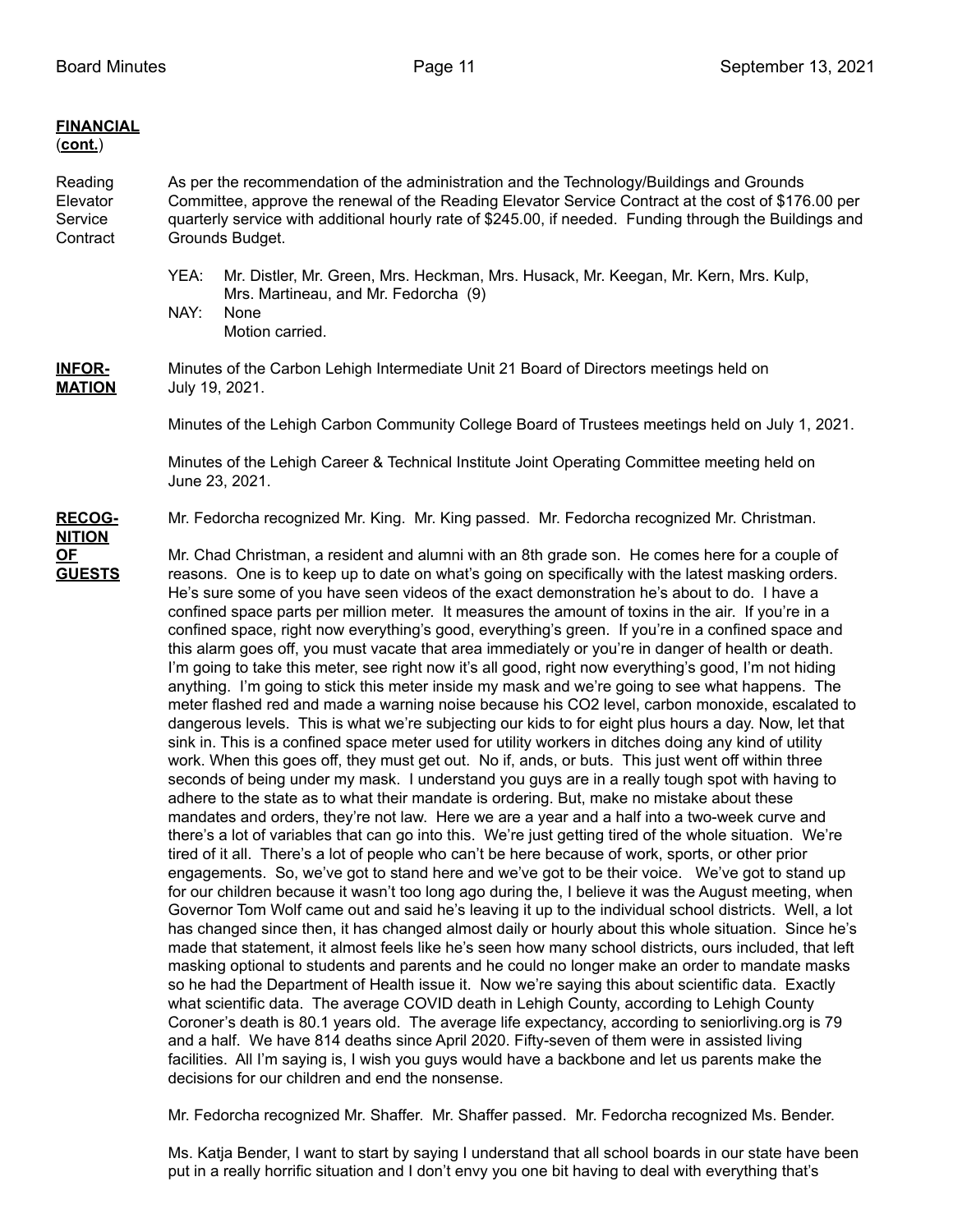**RECOG-** going on right now. My concern is that we as a state are opening a potential Pandora's Box and I **NITION** want to speak to the board tonight to make sure that you're aware of this concern that I have when it **OF** comes to any future decisions you may be making. We consistently use the terminology keeping<br>**GUESTS** our children safe but if this becomes an excuse for creating blanket mandates across the state, ho **GUESTS** our children safe but if this becomes an excuse for creating blanket mandates across the state, how (**cont.**) does this guarantee that we are not mandating things that are not actually keeping anyone safe in the future. COVID-19 is a real illness. It has taken the lives of many people. However, our children are the least likely to have severe illness or complications from this virus and they are even less likely to die. However, but it seems that our children are the ones that our state is placing the most restrictions upon while the majority of adults do not have to abide by similar mandates and rules throughout their day. So, I ask is this really about the safety of our children. For example, according to PennDOT, every 33 seconds, a child under the age of 13 is involved in an automobile accident. The number two is the number of children under 13 who are killed every single day in 2016 while riding in cars, SUV's, pickups and vans. At the same time, 82% of children under age 4 in Pennsylvania who did not sustain an injury in a car crash were restrained in a proper car seat. But, are our schools inspecting our parents' cars to ensure that children are properly restrained in order to keep the children safe. No, parents are given the choice to decide how they restrain their children in the car. In addition, Pennsylvania has laws and also recommendations, a word that we are all too familiar with these days, for keeping our children safe. I'm only going to use the examples for school-aged children because that's what's applicable here. The Pennsylvania state law states that four to eight year olds must be restrained in an appropriate booster seat and that children eight years and older must be in a seat belt. Again, are we inspecting these cars to ensure that parents are doing what they need to do to keep children safe? No, we're allowing parents to make the choice. My personal favorite is the state recommendation that all children through the age of 12 do not sit in the front seat of a car. Is anyone making sure that children under the age of 13 are not in the front seat of a car in order to ensure their safety even though this is a state recommendation? Are our schools concerned about this? No, parents are allowed to make the choice. In the same manner, parents should be allowed to make the choice for what is best for their children in all aspects of health and wellness. Does every parent always make the best decision? Maybe not. Do they think they are making the best decision? Most of the time, yes. In addition, in the 2009 flu season, 282 children died of the flu. In a regular year, about 150 children die from the flu. We've never required our children to wear masks to keep them safe from this very real illness that affects children and can be a threat. So, how much of this is really about keeping the children safe and how much of it is just about making people feel more comfortable because there's a visual sign that somebody is trying to do something. We can never eliminate all risks in life, it's impossible. For decades we have recognized there's no way to completely eliminate the risk of the flu which is why we don't all walk around in a mask every flu season. So, my question to you is this, are we really doing everything with all these mandates to keep the children safe or are we doing it because we are afraid of our state government? Because if it is the latter, that is not the America that I learned about in Pennsylvania public schools as a child and it is not the American I want my children to grow up in. So, as you make your decisions in the future as a board, I ask you to remember those who elected you and their wishes because you don't work for the government, you work for the people. Thank you.

Mr. Fedorcha recognized Ms. Graver. Ms. Graver passed. Mr. Fedrocha recognized Ms. Herzog.

Ms. Lauren Herzog, good evening everyone, my name is Lauren Herzog. My son goes to Peters. I would just like to address the masks mandates also. I think that it is important to respectfully note that every single person in this room believes in science. I believe that to be a fact. I do believe that using the phrases "anti-maskers", "anti-vaxxers", don't believe in science is ignorant, divisive, and quite honestly, helpful to nobody. Every parent in this room, who like myself, believes masking should be a choice has probably done a lot of research on their own on the matter. Our research doesn't end when (inaudible) stops speaking or a CNN anchor finishes a broadcast or when the CDC flips its data again. It simply means we have dug beyond what the mainstream media wants us to hear. I personally have found many different studies and articles which show masking to be more harmful than good and I'm more than happy to share them with anybody who would be interested. That being said, I'm wondering if we're all looking at the same data. Children zero to nineteen years of age have a 99.973 chance of surviving the virus. The fear-mongering surrounding this is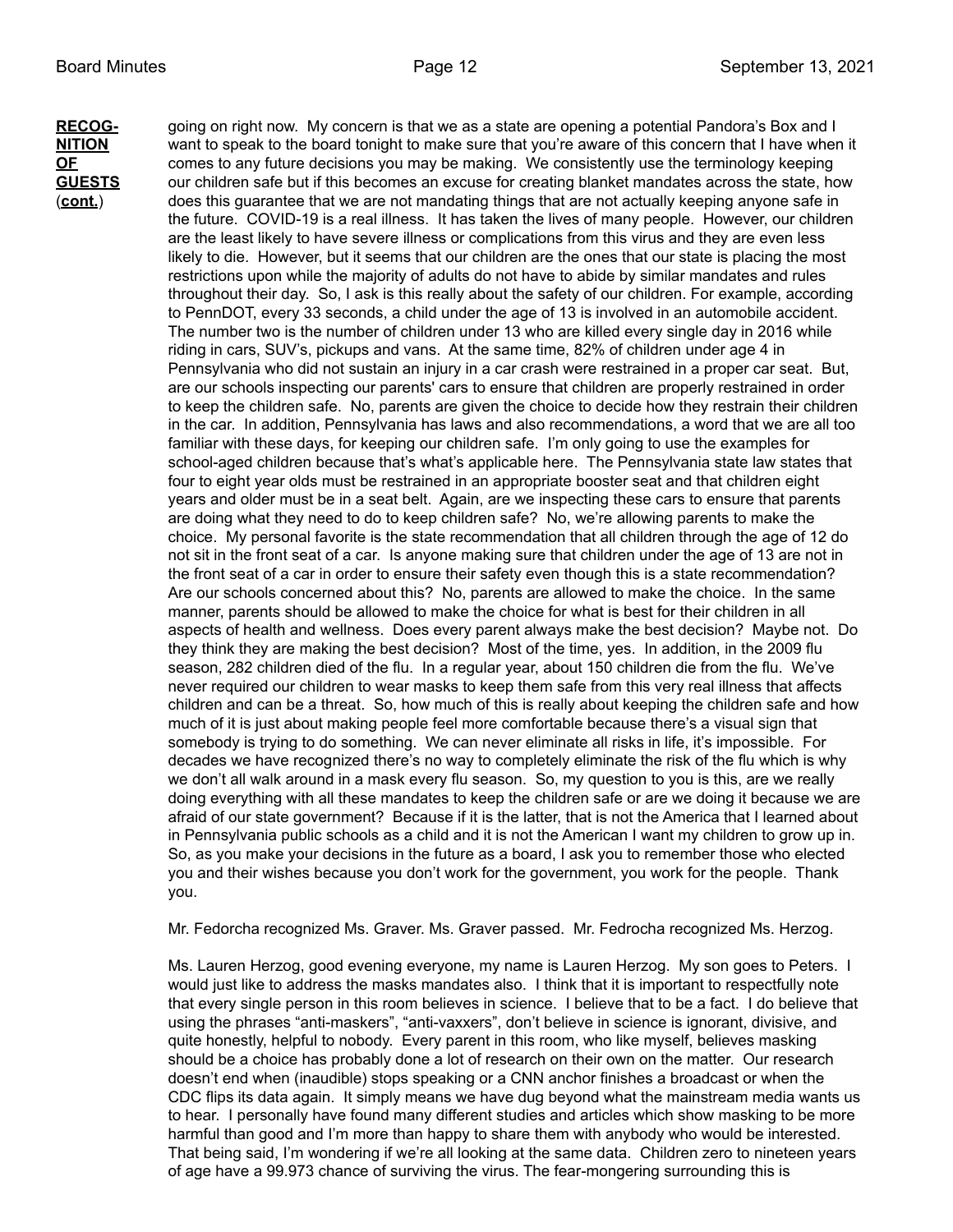**RECOG-** astounding to me. If anyone's been paying attention the last year and a half, you'll recognize these **NITION** organizations have been historically wrong in their reporting. I have found notorious flaws and holes **OF** in their research and have come to the realization that the people giving us the guidance are lining<br>**GUESTS** their pockets by these organizations, that is public knowledge. The science is bought and paid for. **GUESTS** their pockets by these organizations, that is public knowledge. The science is bought and paid for. (**cont.**) The fact that you can only research one side of things and the fact that you're not allowed to ask questions should be concerning to every American regardless of whatever your political affiliation is. You can wear one or twelve masks if you choose to and I will politely stay in my own lane and respect that. That is your right as an American. However, my choices and my freedoms do not end where your fear begins. What our Governor did repulses me. We voted to strip him of his powers back in May. He went above legislature. This mandate has no grounds to stand. He is playing political games with our children and I do not consent. I prefer dangerous freedom over peaceful slavery and I will not subject my children to this lunacy. As a school board, you are the last line of defense for our children. Children who wore masks for seven hours a day came home with higher levels of CO2 than safely allowed by any grown adult. It's also important to note that these masks have been tested and came back positive for staph infection, traces of fecal matter, parasites, mold and fungus. A year ago, this topic wouldn't have been up for debate. However, given the recent discoveries, I have to stand strong in my convictions. I believe forcefully masking our children is harmful in many ways. There has been zero studies of the long-term effects of what this will do to our children psychologically in the long run. Masking our children causes mental and emotional trauma well beyond what we know yet and I'm not comfortable using my child as a science experiment. I cannot imagine how mentally detrimental this is on our children. Making our children the burden that we as adults are responsible for is reckless and abusive. Since when do we start sacrificing our children to bear the burden of adults? What a backwards world it is. It is our job to protect our children and we need to do it how we see it best fit. Children are not cut from the same cloth. What about our children on the spectrum or children with Down Syndrome or children who just have sensory disorders? What about those that don't have an actual diagnosis but are quirky? My son fits that description. And, to just assume that this is fine for everyone's kid because it's what we're supposed to do is dangerous. Children that are five years old have spent a third of their lives being muzzled. That is a third of their life they haven't been able to see human emotion from their beloved peers and teachers. We have gone from two weeks to slow the spread to mask up or you can't work. Mask up or you can't attend school. Mask up or you can't travel. If you don't see a problem with this, respectfully, you're probably part of the problem. They are inhibiting our freedoms as American citizens. It's our responsibility as parents to secure the free will of our children. To allow them access to education and experiences. To allow them to think for themselves. To allow them to breathe freely. It is our responsibility to speak for our children when they can't be heard themselves. We are the role models and we need to start acting like it. Medical professionals are only supporting one side of the science as inaccurate. Countless doctors and nurses have voiced their experiences and knowledge. It is important to note that just because not all medical professionals support the same perspective does not make them any less valued, respectable individuals. This belief system shall carry through to our day-to-day interactions. Our country is built on the premise of freedom. We are designed to be free thinkers. We are designed to voice our feelings, beliefs, our knowledge, our experiences. Take what you will from the people in power, those from the medical profession, and your own neighbor and do not forget you are capable of thinking for yourself. Mr. Link asked which municipality Ms. Herzog lives in? Ms. Herzog replied Slatington.

> Ms. Graver asked a question from the audience. Mr. Link responded that at this time there are no plans to do on-site testing.

Mr. Fedorcha announced that there were two statements to be read from guests who were unable to attend. Mrs. Husack read the statements in order as received.

Statement from Justin Jachowicz - Received today at 9:53 a.m. - Mr. Link and School Board, I wish I could deliver this message in person but our school board and Superintendent have implemented a discriminatory policy of mask wearing for every attendee at this board meeting. No surprise as the Northern Lehigh community's voices were censored and silenced during most of the Covid-19 pandemic by not allowing public speaking even when the meetings were streamed on YouTube.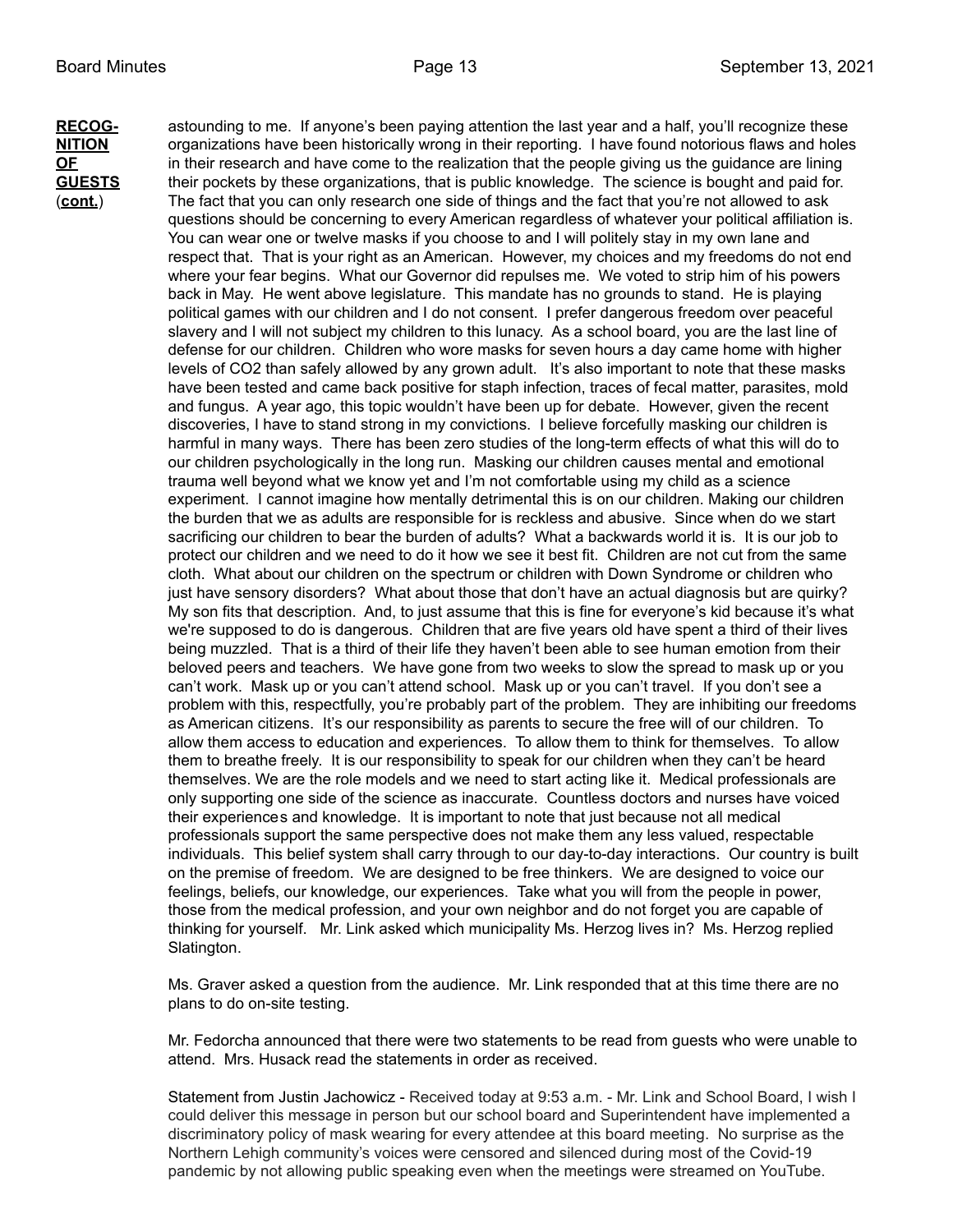**RECOG-** The United States and local government exist on the premise of democracy and people having a<br>**NITION** voice in the decisions being made. Our school board during the August board meeting chose to voice in the decisions being made. Our school board during the August board meeting chose to **OF** eliminate our voices by allowing Mr. Link to become the sole decision maker in terms of Covid-19<br>**GUESTS** and the health and safety plan. As other local school boards and communities have had public and the health and safety plan. As other local school boards and communities have had public (**cont.**) debates and influence on how the district approaches unjust state mandates, our Superintendent makes last minute, unilateral decisions the day before our children left before Labor Day break. As people of Pennsylvania, we voted to end the one sided control of Governor Wolf on May 18th and should do the same with Mr. Link. The main job of school board directors is to provide oversight over the Superintendent and the school district and right now, we have neither. Our school board needs to vote tonight to reassert their control and remove Mr. Link's ability to manipulate and change the health and safety plan. Countless school districts have listened to their constituents and went against the illegal mask mandate or provided their families an avenue for exemption and we need to do the same. As I stated during the August meeting, there is no state of emergency in Pennsylvania. In terms of decision making throughout the Covid-19 period, Mr. Link and the school board caved to hysteria and fear and have not made rational choices to best protect our children. I have asked Mr. Link and the school board on many occasions to show, #1 where is the data, studies and evidence that Covid-19 is spreading in schools, specifically our school district; #2 where is the data, studies and evidence to show masks work to prevent the spread of Covid-19? Without providing any of this proof, our school should have never closed its doors and never required students to wear masks. Mr. Link claimed that he has a direct line to the PA Department of Health in a Times News article so where is the evidence to back up this irrational decision making? When my Right-to-Know request is processed, we will see how much communication Mr. Link had with the PA Department of Health and Education and if he fought for our children or if it was all a big lie. As educators, we are supposed to be researchers, critical thinkers and pursuers of the truth and yet the decisions Mr. Link and the entire school board have made go against our society's belief of educational principles. I will ask the school board to actually do their job and provide oversight of Mr. Link and this school district or resign tonight and allow for other community members to step up when you chose to step out. I also ask Mr. Link to be a leader and not a follower of unjust state mandates, not laws, or he should also resign tonight and we will find someone who wants to actually make decisions based on what is really best for our children. I will end with this, all of our school administrators, teachers, staff and bus drivers who are forcing students to comply and wear masks are communists and are committing child abuse and have already been reported with the hundreds of others across the state. If you have proof that wear a face covering prevents Covid-19, please reach out to me directly and I would love to see the science, proof and data. You all are wearing masks right now but are you wearing masks at restaurants, malls, supermarkets and other indoor places? I talked with administrators last school year who said they stay in their office so they do not have to wear the mask but yet you force our children to, with limited breaks. We are a country founded on freedom, liberty and choice and parents have the right to determine whether or not their child wears a face covering, not government. Please confirm the receipt of this email.

> The second one received was from Cory Huff today at 11:10 a.m. Statement from Cory Huff - First of all, we greatly appreciate that masks are now mandated given the increased volume of reported COVID-19 cases and hospitalizations due to the Delta variant. We are even more appreciative that NLSD has opted to put students' health and safety ahead of politics and dangerous rhetoric. If this decision were to be rescinded, we would be forced to reconsider our options for our children's educations, as we have an immune compromised child who will not be able to be vaccinated for the foreseeable future. However, we are concerned at the lack of communication from the school district regarding positive cases. Our oldest has seasonal allergies so we tested him at home with an over the counter test after he became symptomatic Friday morning. Because we had not received any communication of positive cases at Peters Elementary, we assumed that they would be sufficient. However the nurse confirmed this morning that there has been positive reported cases in the school since returning and our son is being sent home without a medical release because of his allergies. How are we supposed to be able to make these decisions without any communication from the school? If we had known there was the chance for exposure we would have gotten an official test performed right away and self isolated appropriately. How will his absences be reconciled now that he will have additional time away from school because of this lack of communication?